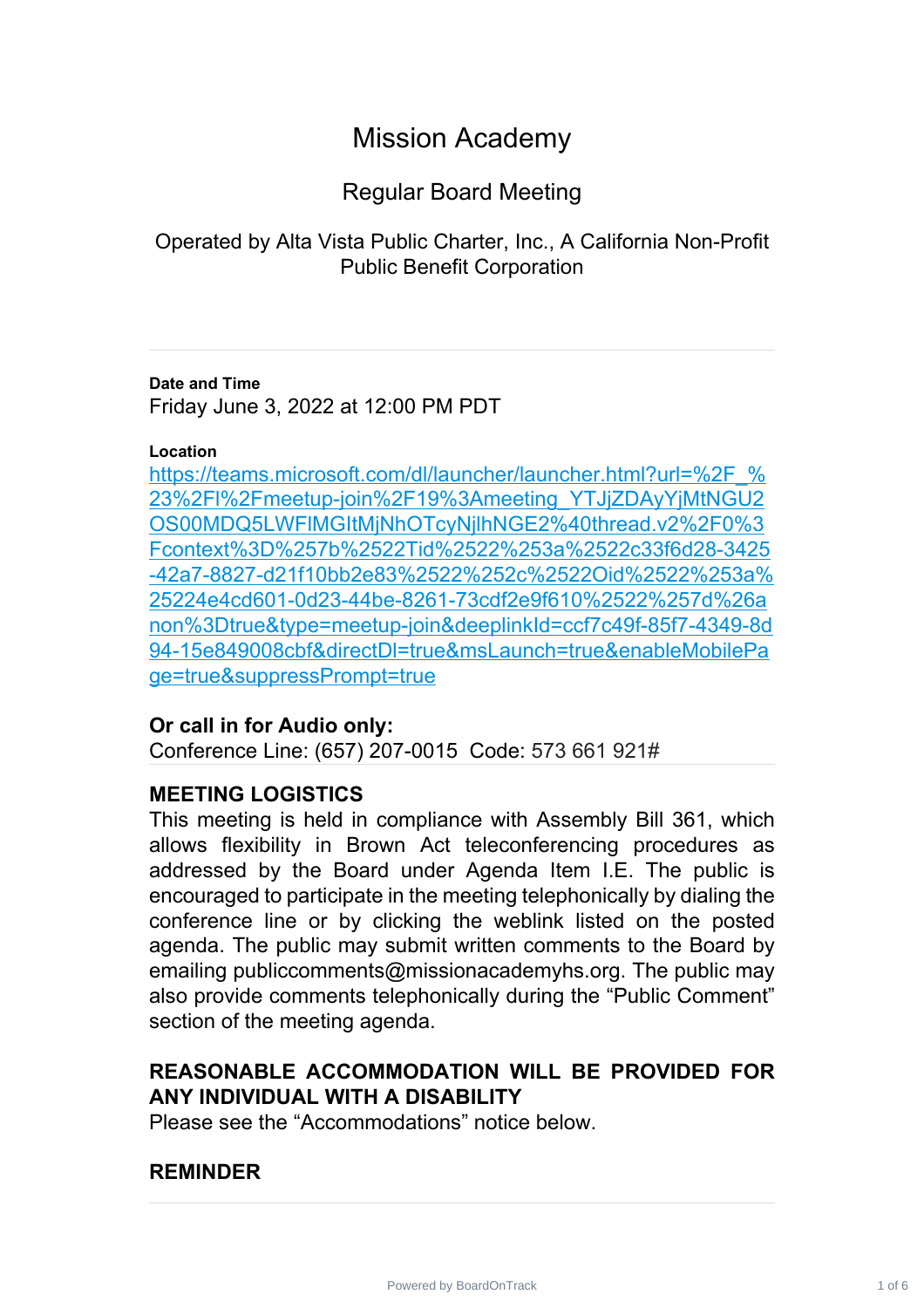As required by state law (SB 126), this meeting will be audio recorded and posted on the charter school's website.

| Agenda                                                                                                                                                                                                                                       |      | <b>Purpose Presenter</b> | <b>Time</b>        |
|----------------------------------------------------------------------------------------------------------------------------------------------------------------------------------------------------------------------------------------------|------|--------------------------|--------------------|
| I. Opening Items                                                                                                                                                                                                                             |      |                          | 12:00<br><b>PM</b> |
| <b>Opening Items</b>                                                                                                                                                                                                                         |      |                          |                    |
| <b>A.</b> Call the Meeting to Order                                                                                                                                                                                                          |      | Carol<br>Stanford        |                    |
| <b>B.</b> Roll Call and Establishment of<br>Quorum                                                                                                                                                                                           |      | Carol<br>Stanford        |                    |
| Members of the Board Roll Call and Establishment of Quorum<br><b>Carol Stanford, Board President</b><br><b>Claudette Beck, Board Secretary</b><br>Mike Molloy, Board Member<br>John Dortch, Board Member<br>Barbara Willibrand, Board Member |      |                          |                    |
| <b>C.</b> Pledge of Allegiance                                                                                                                                                                                                               |      | Carol<br>Stanford        |                    |
| <b>D.</b> Staff Introductions                                                                                                                                                                                                                |      | Carol<br>Stanford        |                    |
| At this time, staff members will be invited to state their names and titles.                                                                                                                                                                 |      |                          |                    |
| <b>E.</b> Adopt Resolution Continuing<br>Board of Directors' Authority to Hold                                                                                                                                                               | Vote | Jeff<br>Martineau        |                    |

| <b>G.</b> Approve Minutes of the May 16, | Approve Carol    |  |
|------------------------------------------|------------------|--|
| 2022, Regular Public Meeting of the      | Minutes Stanford |  |
| <b>Board of Directors</b>                |                  |  |
|                                          |                  |  |

Virtual or Teleconference Meetings

**F.** Approve Agenda for the June 3, 2022, Regular Public Meeting of the

Pursuant to Assembly Bill 361

#### **II. Consent Items**

Board of Directors

*All items listed under consent agenda are considered by the Board to be routine and consistent with approved policies and practices of the Charter School. The Board will be asked to approve all of the consent*

Vote Carol

**Stanford**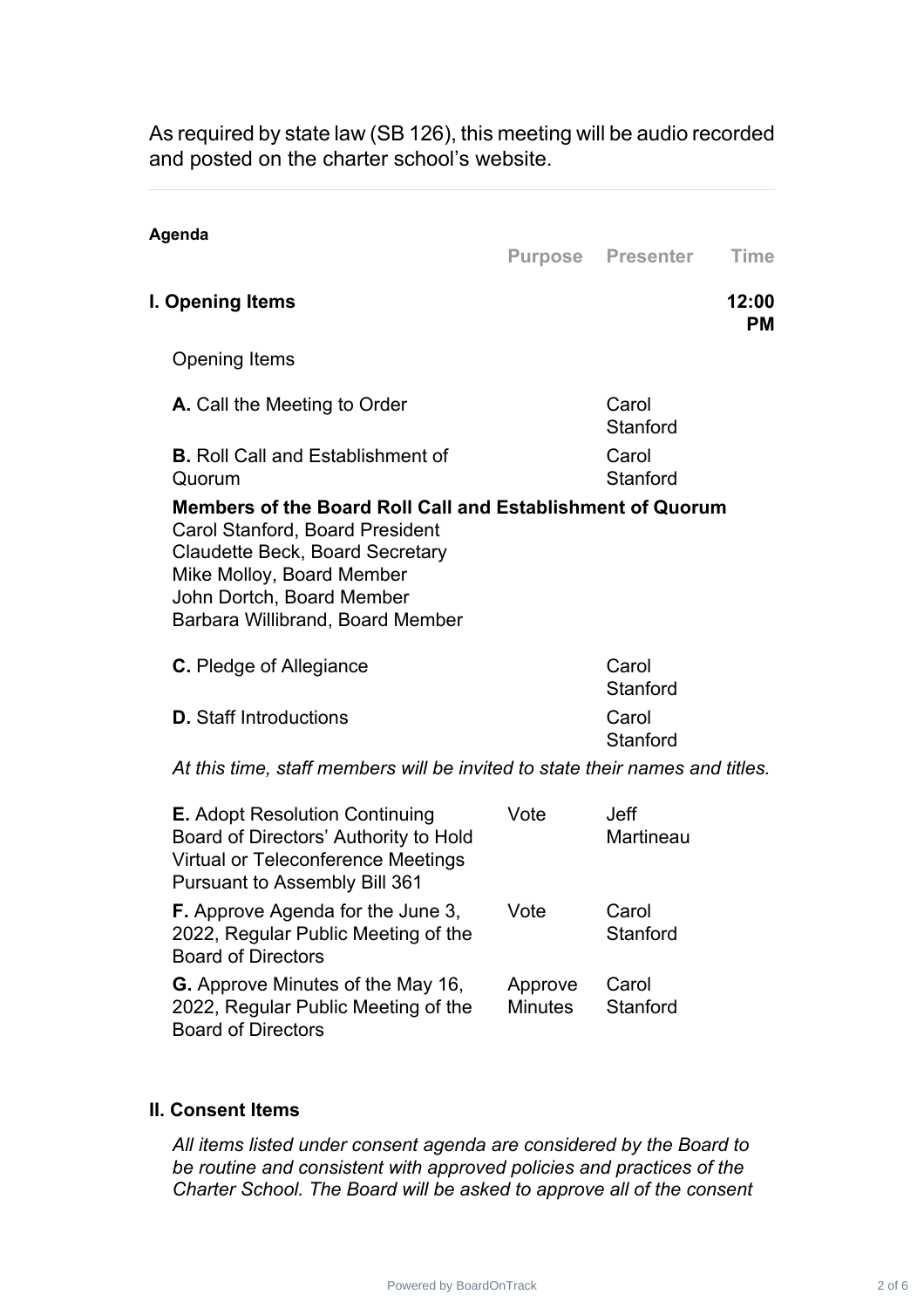#### **Purpose Presenter Time**

*agenda items by a single vote unless requested by a Board member to be discussed and considered for action separately.*

| A. Consent Agenda Items | Vote | Carol    |
|-------------------------|------|----------|
|                         |      | Stanford |

1. The Board will be asked to accept the Uniform Complaints Report for the 2021-2022 school year: 0 Complaints Received

#### **III. Public Comment**

*At this time, members of the public may address the Board on any item within the subject matter jurisdiction of the Board, whether or not the item is on the agenda, by dialing the teleconference line or by clicking the weblink listed on the posted agenda. The time allotted per presentation will not exceed three (3) minutes, except in the case where a member of the public utilizes a translator, in which case the time allotted will not exceed six (6) minutes. In accordance with the Brown Act, no action may occur at this time, but it is the Board's prerogative to hold a brief discussion, provide information to the public, provide direction to staff, or schedule the matter for a future meeting.*

| <b>A.</b> Public Comment                                                                                                                  | FYI        | Carol<br>Stanford |
|-------------------------------------------------------------------------------------------------------------------------------------------|------------|-------------------|
| IV. School Reports and Information                                                                                                        |            |                   |
| A. Principal Update                                                                                                                       | <b>FYI</b> | Jenna<br>Unis     |
| <b>B.</b> Report on Mathematics<br><b>Placement Results</b>                                                                               | <b>FYI</b> | Lindsay<br>Reese  |
| <b>C.</b> LCFF Local Indicators Report for<br><b>School Year 2021-2022</b>                                                                | <b>FYI</b> | Lindsay<br>Reese  |
| <b>D.</b> School Survey Report                                                                                                            | <b>FYI</b> | Lindsay<br>Reese  |
| <b>E.</b> Annual IRS Form 990, Return of<br><b>Organization Exempt From Income</b><br>Tax and the California return for<br>2020, as filed | <b>FYI</b> | Guita<br>Sharifi  |
| <b>F.</b> Finance Update                                                                                                                  | FYI        | Guita<br>Sharifi  |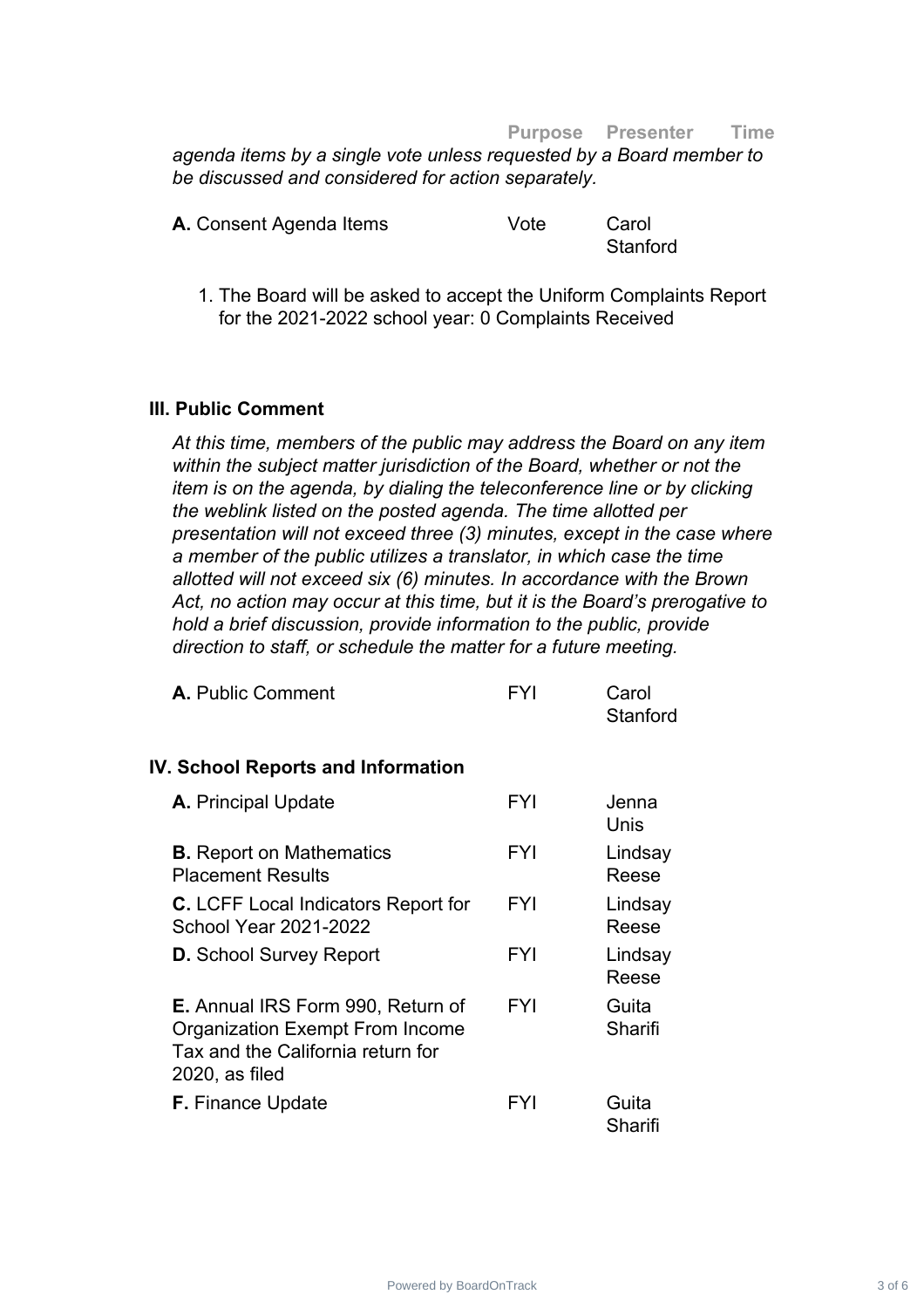| <b>G.</b> Area Superintendent Performance<br><b>Review (Evaluation Tool for school</b><br>year 2022-2023), First Read                                                                                                                                                                                                                                                                | <b>Purpose</b><br><b>FYI</b> | <b>Presenter</b><br><b>Jeff</b><br>Martineau | <b>Time</b> |
|--------------------------------------------------------------------------------------------------------------------------------------------------------------------------------------------------------------------------------------------------------------------------------------------------------------------------------------------------------------------------------------|------------------------------|----------------------------------------------|-------------|
| V. Public Hearing                                                                                                                                                                                                                                                                                                                                                                    |                              |                                              |             |
| A. Open Public Hearing                                                                                                                                                                                                                                                                                                                                                               | Vote                         | Carol<br>Stanford                            |             |
| <b>B.</b> The Board will hold a public<br>hearing to solicit the<br>recommendations and comments of<br>members of the public regarding the<br><b>Budget Overview for Parents and the</b><br><b>Local Control Accountability Plan</b><br>(LCAP) for the 2022-2023 school<br>year                                                                                                      | <b>Discuss</b>               | Lindsay<br>Reese                             |             |
| <b>C.</b> Close Public Hearing                                                                                                                                                                                                                                                                                                                                                       | Vote                         | Carol<br>Stanford                            |             |
| <b>VI. Action Items</b>                                                                                                                                                                                                                                                                                                                                                              |                              |                                              |             |
| A. The Board will be asked to<br>confirm its acknowledgement that<br>Carol Stanford, Claudette Beck, Mike<br>Molloy, John Dortch and Barbara<br>Willibrand, have been reappointed as<br>members of the Board of Directors<br>by Educational Advancement<br>Corporation, the sole member of Alta<br>Vista Public Charter, Inc., for the<br>term July 1, 2022 through June 30,<br>2023 | Vote                         | Legal                                        |             |
| <b>B.</b> The Board will be asked to<br>approve the amended Conflict of<br><b>Interest Code</b>                                                                                                                                                                                                                                                                                      | Vote                         | <b>Jeff</b><br><b>Martineau</b>              |             |
| <b>C.</b> The Board will be asked to re-<br>authorize the Corporate Officers and<br>Senior Administration to make all<br>reasonable and necessary business<br>arrangements, and enter into all<br>reasonable and necessary<br>transactions, including but not limited<br>to, contracts with vendors,<br>employees, consultants and others                                            | Vote                         | Carol<br>Stanford                            |             |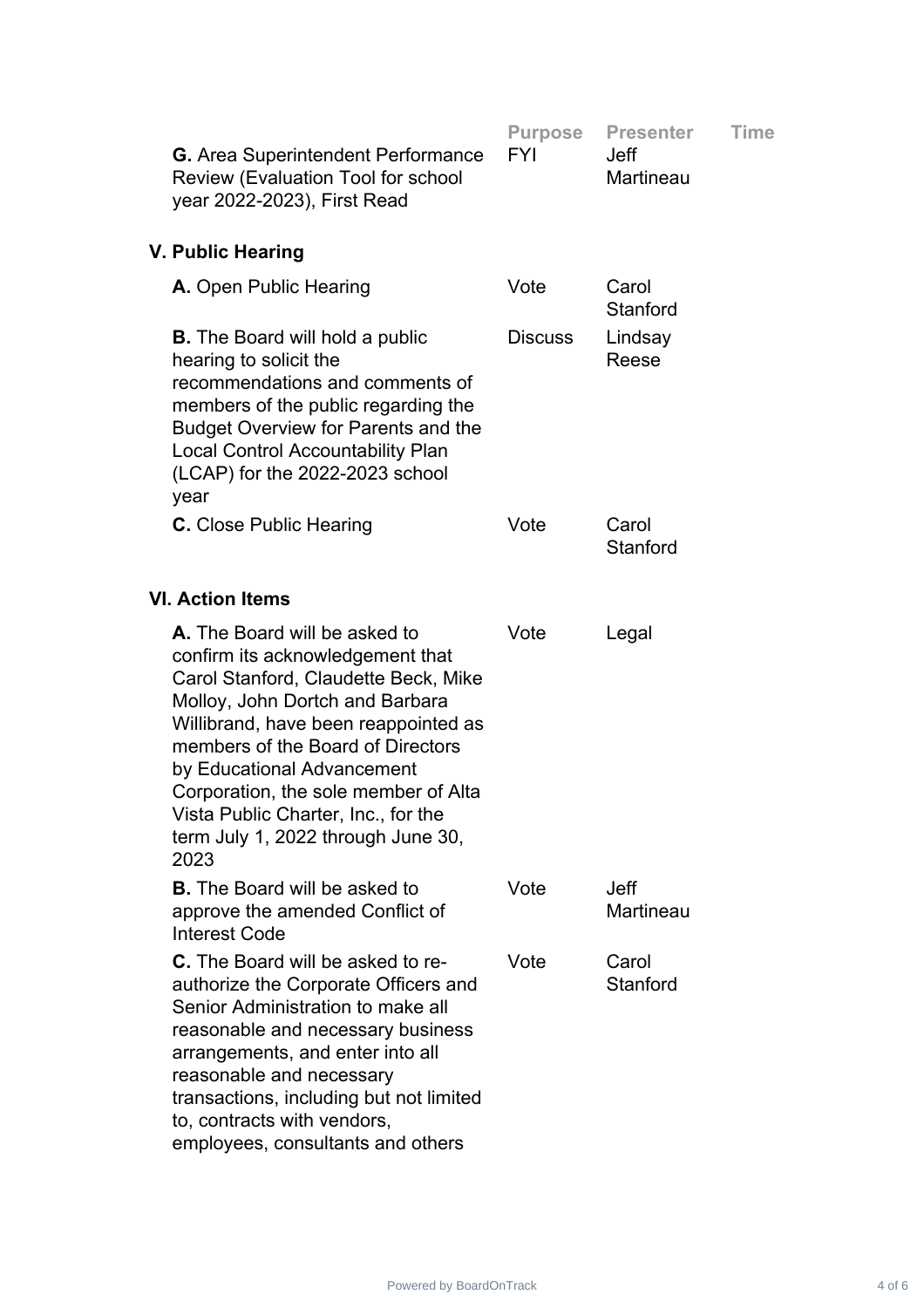|                                                                                                                                                                                                                             | <b>Purpose</b> | <b>Presenter</b>  | <b>Time</b> |
|-----------------------------------------------------------------------------------------------------------------------------------------------------------------------------------------------------------------------------|----------------|-------------------|-------------|
| <b>D.</b> The Board will be asked to re-<br>authorize the Corporate Officers to<br>award discretionary incentives to<br>employees at various sundry times                                                                   | Vote           | Carol<br>Stanford |             |
| <b>E.</b> The Board will be asked to<br>approve the Local Control Funding<br>Formula (LCFF) for school year<br>2022-2023, which drives the primary<br>source of funding for the charter<br>school                           | Vote           | Guita<br>Sharifi  |             |
| <b>F.</b> The Board will be asked to<br>approve the Education Protection<br>Account (EPA) spending<br>determinations                                                                                                        | Vote           | Guita<br>Sharifi  |             |
| <b>G.</b> The Board will be asked to<br>approve the Budget for the 2022-<br>2023 fiscal year                                                                                                                                | Vote           | Guita<br>Sharifi  |             |
| <b>H.</b> The Board will be asked to<br>approve the Budget Overview for<br><b>Parents and the Local Control</b><br>Accountability Plan (LCAP) for the<br>2022-2023 school year                                              | Vote           | Lindsay<br>Reese  |             |
| I. The Board will be asked to approve<br>the Consolidated Application process<br>and submission for all reports<br>required for the 2022-2023 school<br>year                                                                | Vote           | Lindsay<br>Reese  |             |
| <b>J.</b> The Board will be asked to renew<br>a Revolving Line of Credit (RLOC)<br>from Hanmi Bank for the 2022-2023<br>school year, as needed, to maintain<br>adequate cash flow pursuant to the<br><b>RLOC</b> provisions | Vote           | Guita<br>Sharifi  |             |
| K. The Board will be asked to<br>approve obtaining a loan from LLAC<br>during the 2022-2023 fiscal year, as<br>needed to maintain adequate cash<br>flow, pursuant to promissory note<br>provisions with applicable interest | Vote           | Guita<br>Sharifi  |             |
|                                                                                                                                                                                                                             |                |                   |             |

### **VII. Additional Corporate Officers and Board Members' Observations and Comments**

| <b>A.</b> Observations and Comments | <b>FYI</b> | Carol    |
|-------------------------------------|------------|----------|
|                                     |            | Stanford |